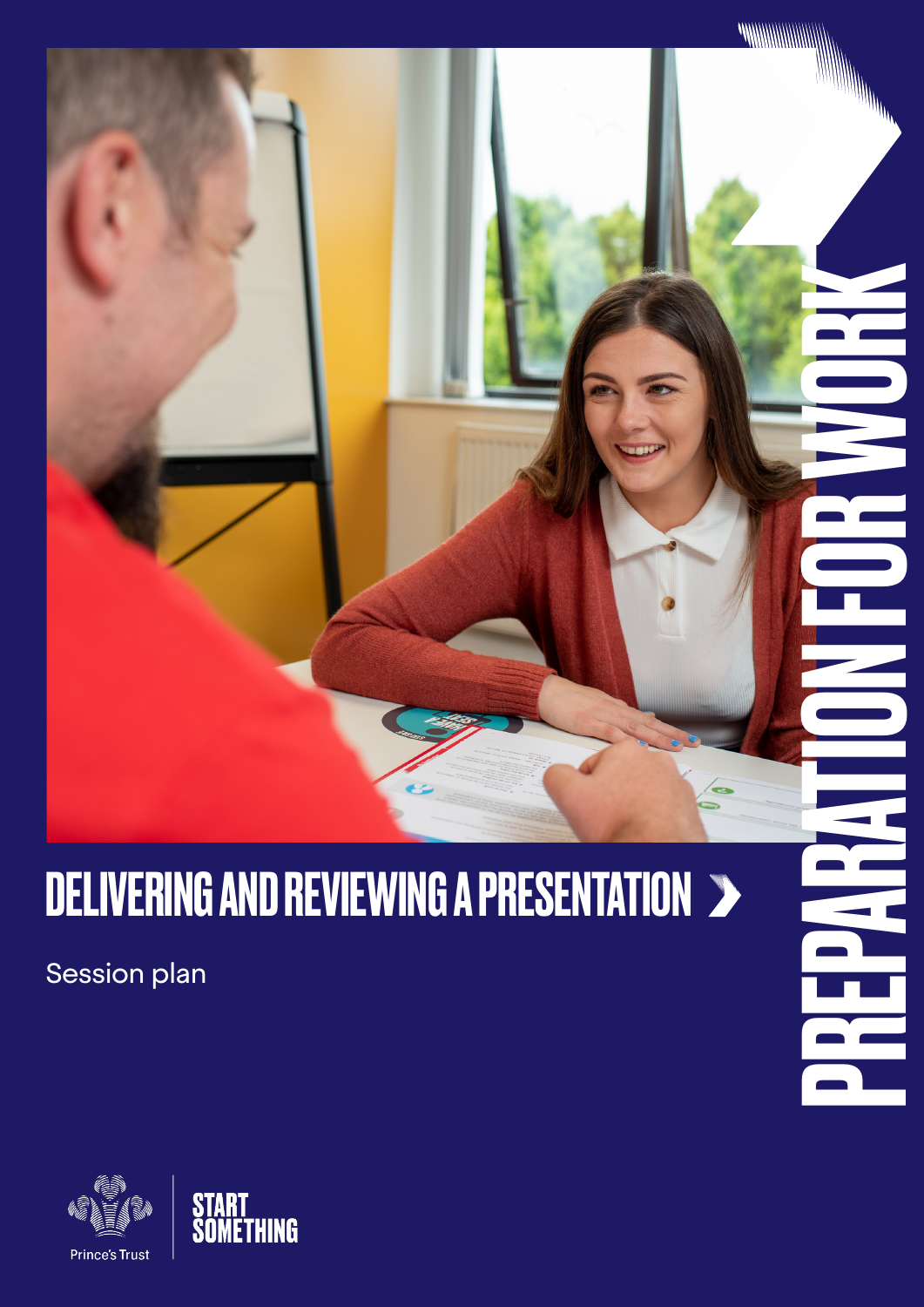# AT A GLANCE >

This is the final session in the Presentation Skills unit. Learners make final preparations for their presentation and then deliver it in front of an audience. Learners deliver and receive feedback and reflect on what went well and what could have been improved in their presentation. This session was made in partnership with Tesco.



### LLN OPPORTUNITIES

- $\checkmark$  Write presentation notes and deliver a presentation to an audience
- $\vee$  Read and consider presentation feedback
- $\checkmark$  Write down reflections



### MATERIALS

- Delivering and reviewing a presentation presentation
- $\vee$  Delivering and reviewing a presentation worksheet
- Learners' presentation resources



### QUALIFICATION OPPORTUNITIES

 Presentation Skills – LOs: 3. Be able to deliver a presentation; 4. Be able to review own presentation skills

# LEARNING OUTCOMES

#### $\checkmark$  Give a presentation

 Understand what went well and what could have been improved in the presentation



| <b>ACTIVITY</b>                 | TIME          | PAGE |
|---------------------------------|---------------|------|
| Introduction: Overcoming nerves | 10-15 minutes | 03   |
| Delivering a presentation       | Dependent     | 04   |
| Reflection                      | 15-20 minutes | 05   |
| Optional: Skills development    | 10-15 minutes | 06   |
| Wrap up                         | 5 minutes     |      |



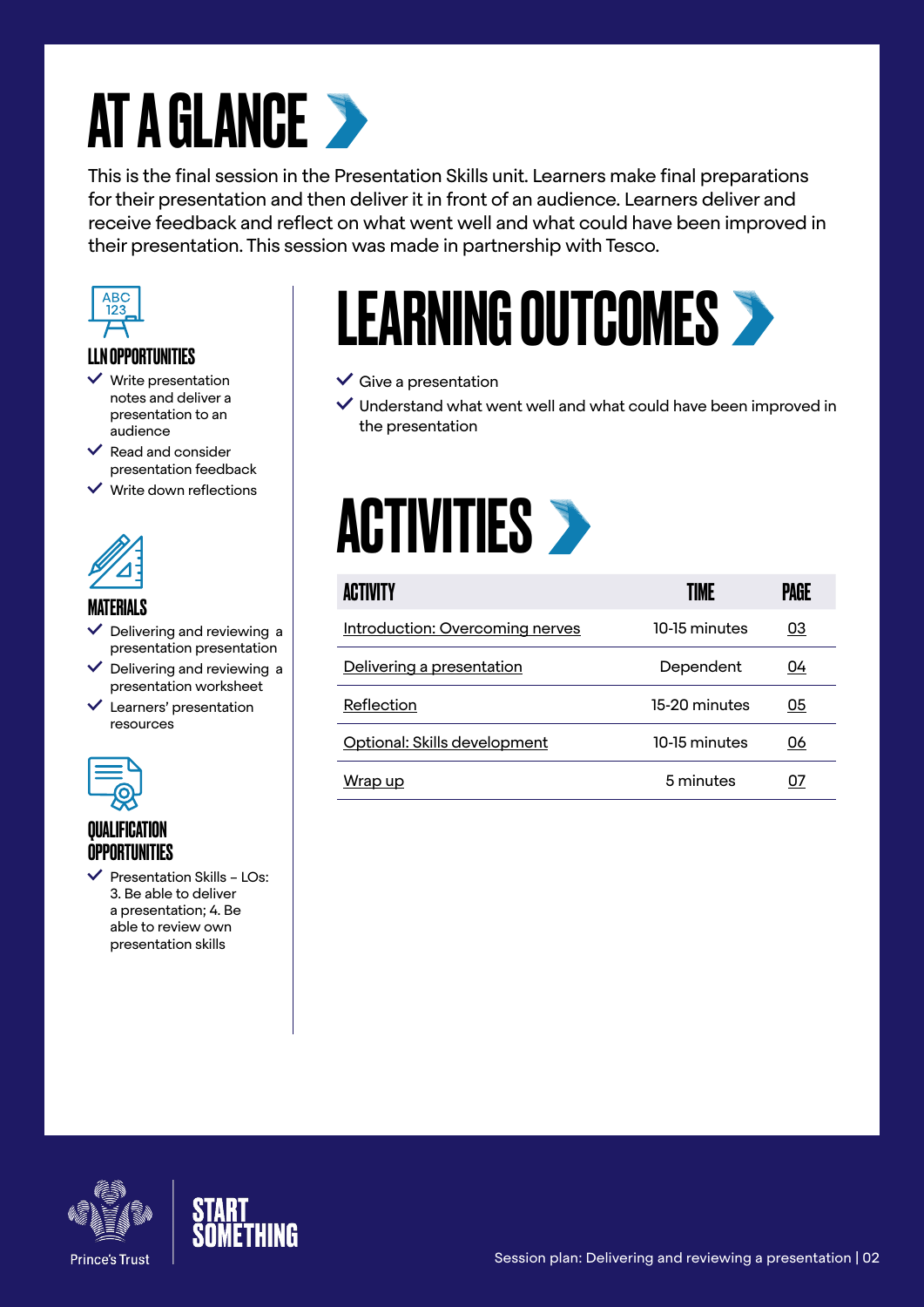# <span id="page-2-0"></span>INTRODUCTION: OVERCOMING NERVES

### TIME REQUIRED

10-15 minutes



#### **MATERIALS**

 $\vee$  Delivering and reviewing a presentation presentation

# **ACTIVITY STEPS >**

- 1. Before starting this session, learners should have completed, or nearly completed creating and preparing their presentation.
- 2. Give the learners some advice and have a discussion about how to overcome nerves when speaking in public. Remind them that practice really helps (as discussed in the previous session) and run through the other pieces of advice for handling nerves listed on the supporting presentation.

### OPTIONAL EXTENSION

If relevant to your learners, run through the other pieces of advice on the presentation about answering questions and pausing when speaking.



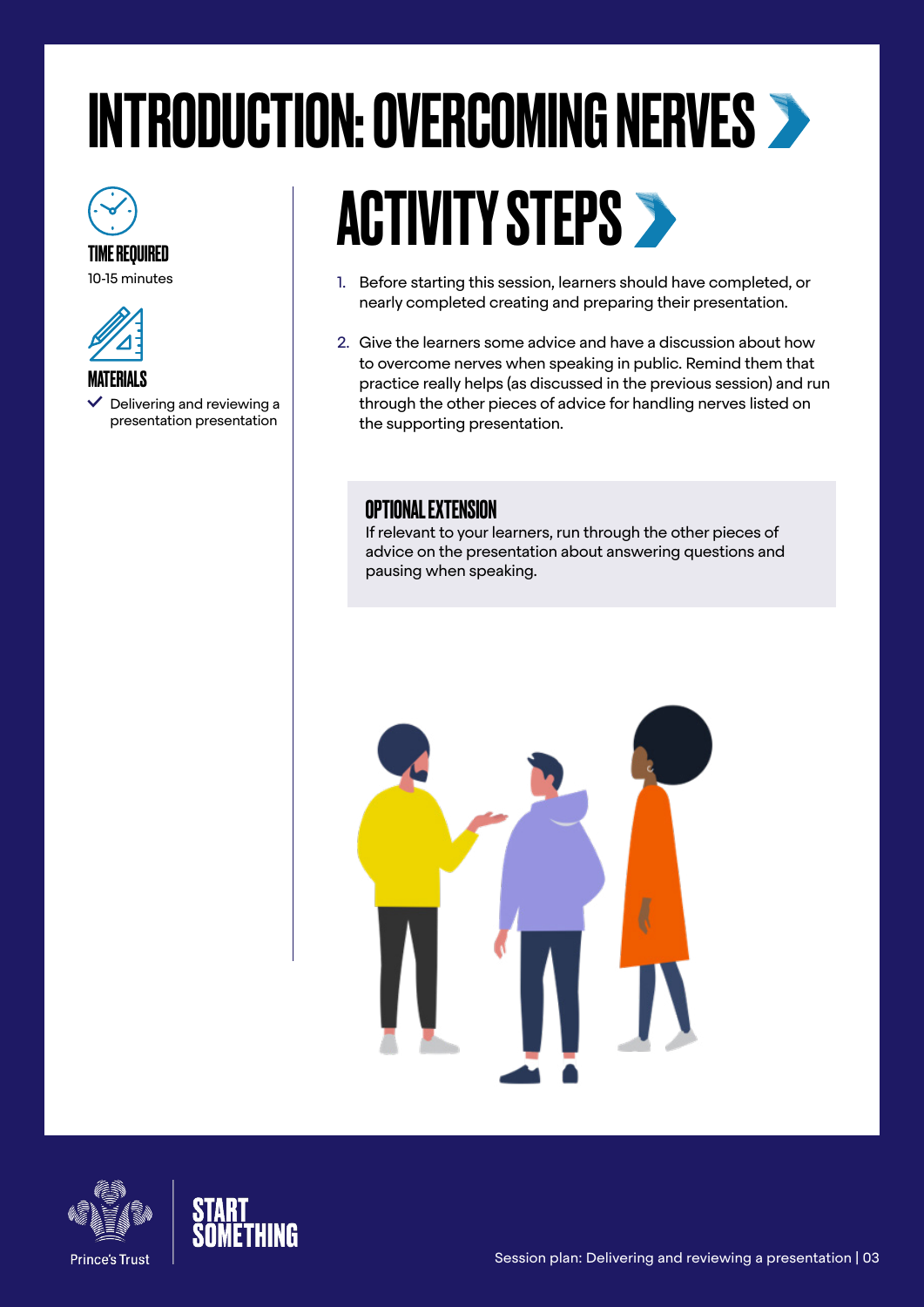# <span id="page-3-0"></span>DELIVERING A PRESENTATION



TIME REQUIRED Dependent



### MATERIALS

- Learners' presentation resources
- $\vee$  Delivering and reviewing a presentation presentation



### QUALIFICATION OPPORTUNITIES

- $\checkmark$  Give a presentation (using at least one presentation aid)
- $\checkmark$  Obtain feedback on your presentation

# **ACTIVITY STEPS >**

1. Learners deliver their presentations – if needed, give them 5-10 minutes to do final preparations.

# OPTIONAL EXTENSION

You could record learners delivering their presentation (ensuring you have the correct consent). You could watch the video back with them and give them initial feedback before they do their final presentation to an audience.

- 2. Whilst learners deliver their presentations, you and/or their peers should fill out the feedback section of the worksheet. Some things they could consider include speaking, engagement, content and supporting resources.
- 3. You may want to allocate time after each presentation for questions and answers and/or feedback, depending on how comfortable/ confident learners feel (please note, this is not a requirement for the qualification).



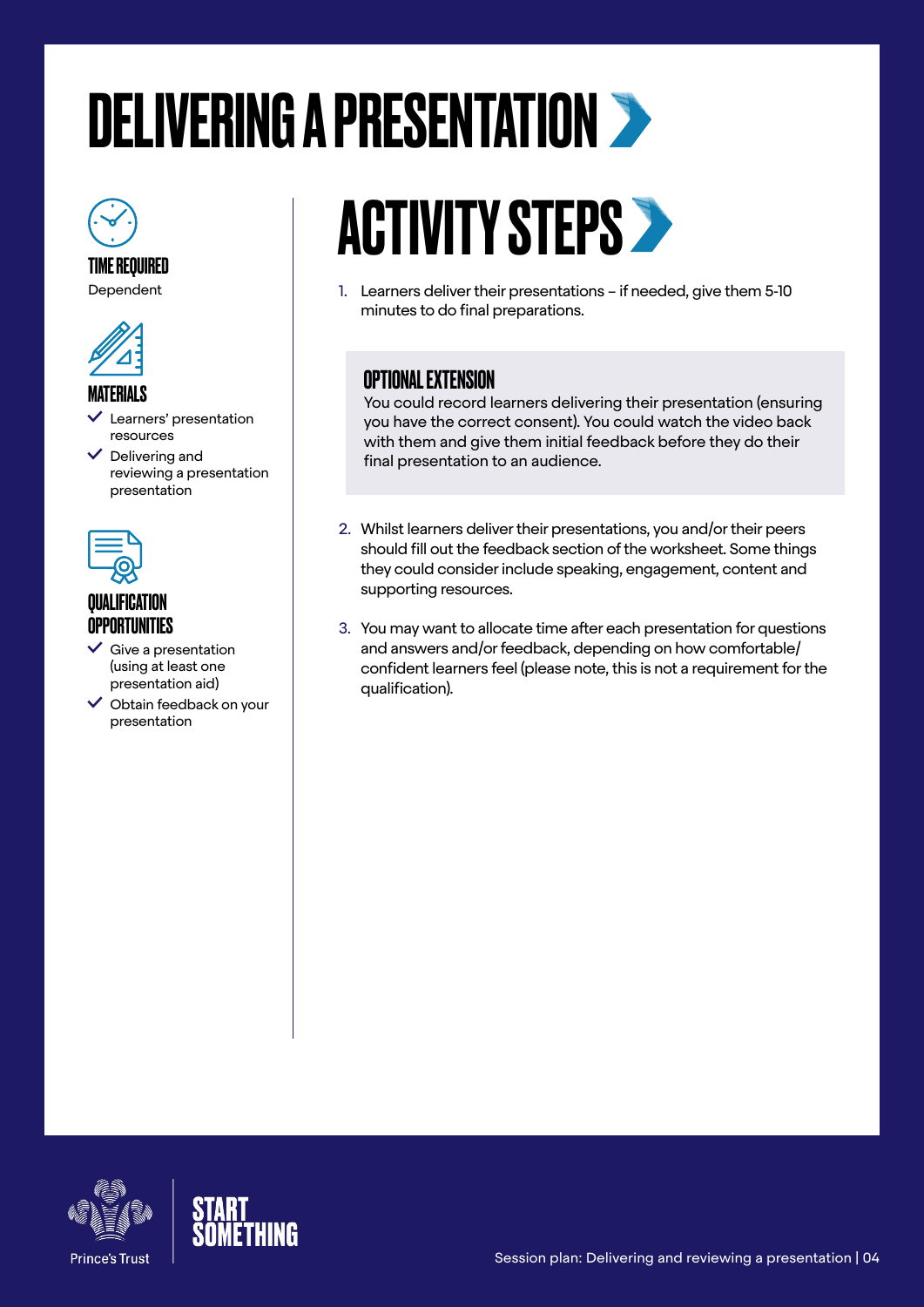# <span id="page-4-0"></span>**REFLECTION >**



### TIME REQUIRED

15-20 minutes



#### **MATFRIALS**

- $\checkmark$  Delivering and reviewing a presentation worksheet
- $\vee$  Delivering and reviewing a presentation presentation



### **OUALIFICATION** OPPORTUNITIES

- $\checkmark$  Aspects of your presentation that went well
- $\vee$  Aspects of your presentation that could have been improved

# **ACTIVITY STEPS >**

- 1. Allow the learners to take a few minutes to silently reflect on how they think their presentation went – what went well and what could have been improved. You can show them the reflection questions on the presentation to help guide their thinking.
- 2. Next, learners should look at the feedback they received on their worksheet from their Adviser or peer during their presentation. They should see whether their initial reflections match the feedback given. You could hold a short group discussion about this.
- 3. Considering their own thoughts and the feedback they were given, learners should record what went well and what could have been improved in their presentation on their worksheet.

# ALTERNATIVE OPTION

If you want an alternative way for learners to reflect, they could voice record their thoughts and/or a conversation with the person that gave them feedback.



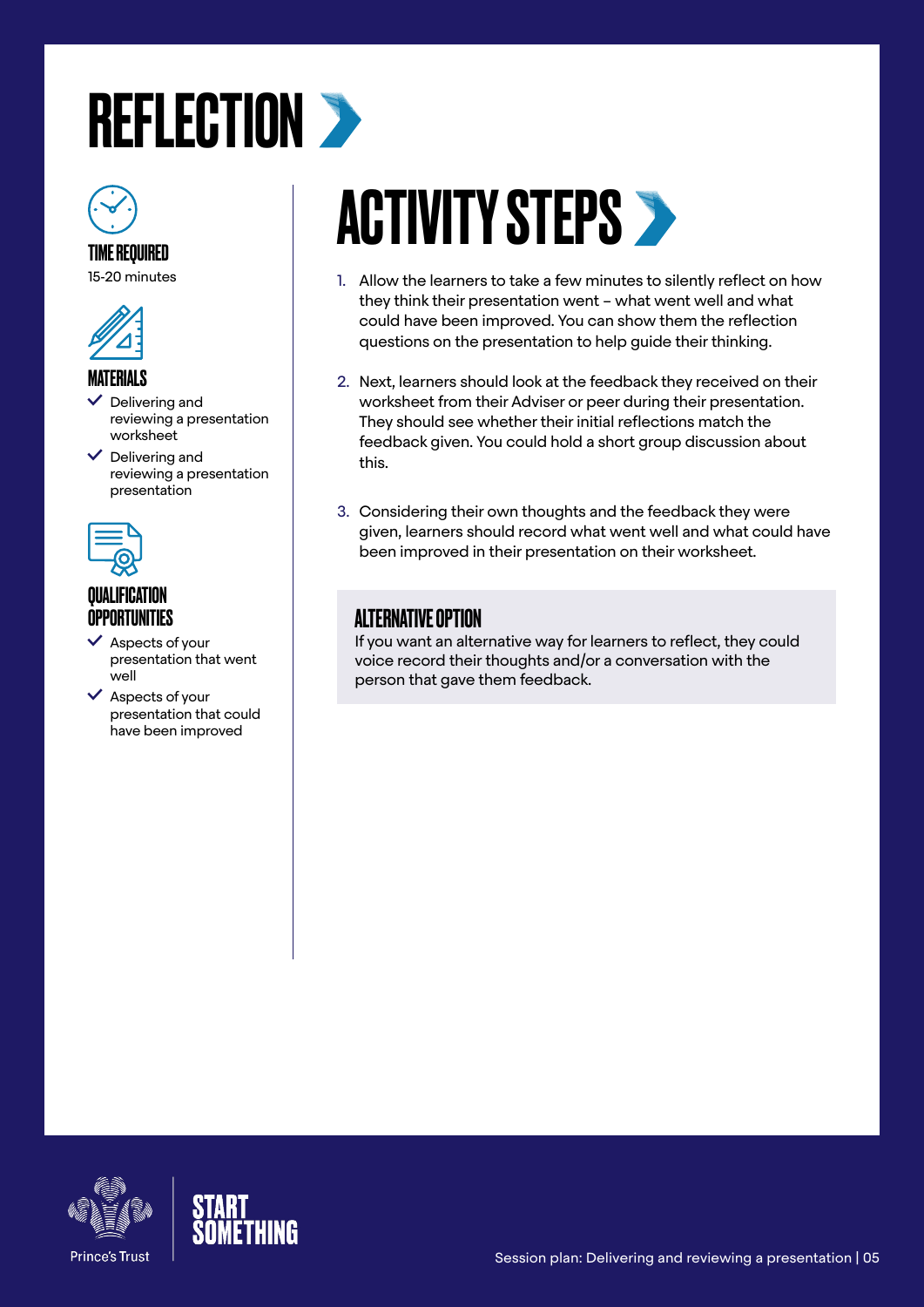# <span id="page-5-0"></span>OPTIONAL: SKILLS DEVELOPMENT

This activity is only compulsory for learners working towards Level 2/SCQF Level 5 of the qualification.



### TIME REQUIRED

10-15 minutes



### **MATFRIALS**

- Delivering and reviewing a presentation presentation
- Delivering and reviewing a presentation worksheet



#### **QUALIFICATION** OPPORTUNITIES

 $\checkmark$  Give examples of skills that you have developed

# **ACTIVITY STEPS >**

- 1. Lead a short discussion about what skills preparing and delivering a presentation can give you. Create a mind map on the whiteboard/flipchart and then compare what you wrote down to the skills listed on the supporting presentation (e.g. research, public speaking, computer/PowerPoint etc. skills).
- 2. In pairs, learners should identify which skills they think they personally developed the most and why. Learners should then record examples of the skills they have developed on their worksheet.

### OPTIONAL EXTENSION

Select a few skills and discuss how they would help the learners in the future in further education and/or the workplace.